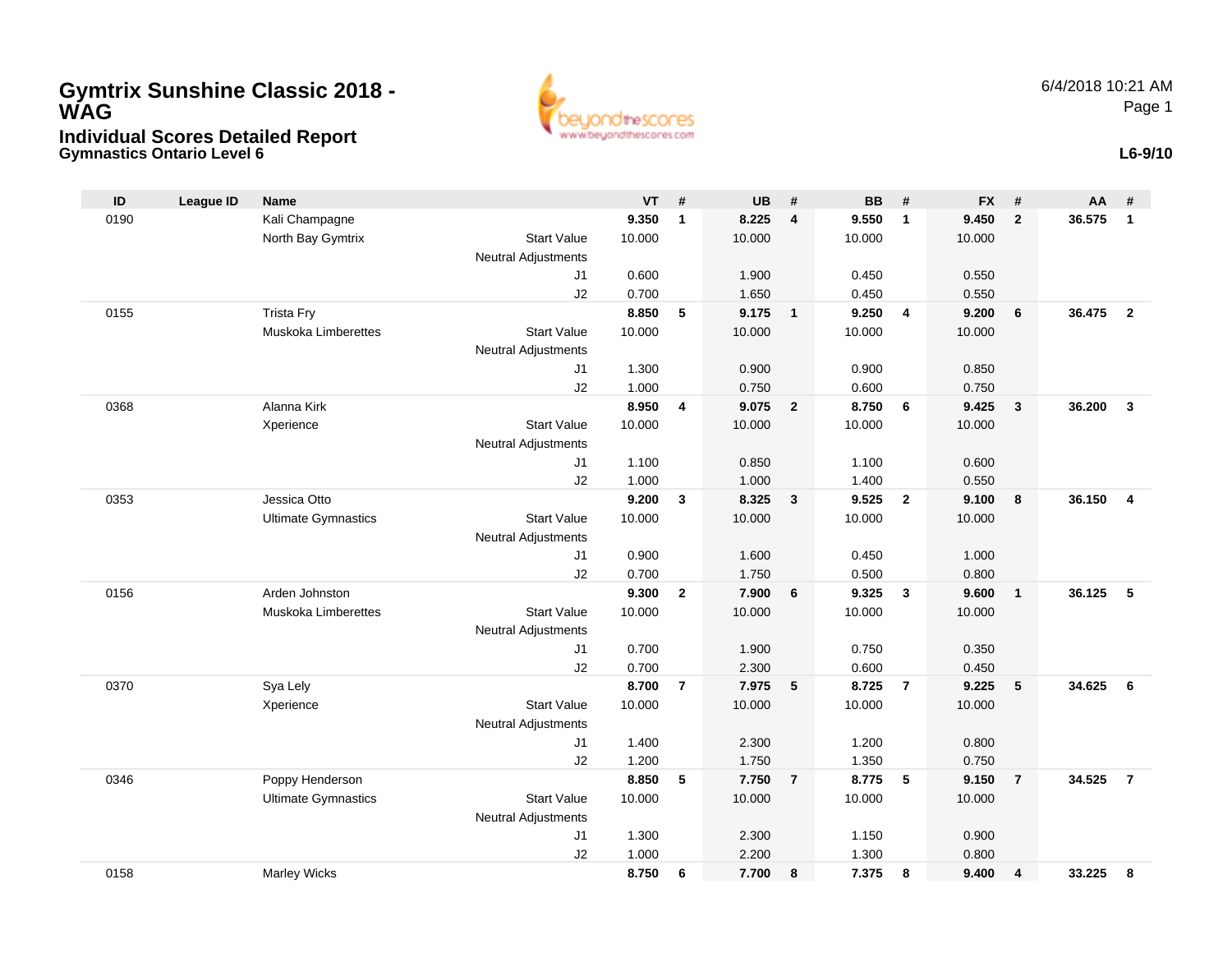### **Gymtrix Sunshine Classic 2018 -WAGIndividual Scores Detailed Report**



#### 6/4/2018 10:21 AMPage 2

| etailed Report      |                            | www.beyondthescores.com |        |       |        |
|---------------------|----------------------------|-------------------------|--------|-------|--------|
| Muskoka Limberettes | <b>Start Value</b>         | 10.000                  | 10.000 | 9.500 | 10.000 |
|                     | <b>Neutral Adjustments</b> |                         |        |       |        |
|                     | J1                         | .300                    | 2.400  | 2.100 | 0.650  |
|                     | J2                         | .200                    | 2.200  | 2.150 | 0.550  |

### **Gymnastics Ontario Level 6**

**ID League ID Name VT # UB # BB # FX # AA #** 0161 Nadia Amyotte **9.175 <sup>5</sup> 8.700 <sup>1</sup> 9.275 <sup>1</sup> 9.800 <sup>1</sup> 36.950 <sup>1</sup>** North Bay Apollo Start Value 10.000 10.000 10.000 10.000 Neutral Adjustments J1 0.850 1.400 0.750 0.200 J2 0.800 1.200 0.700 0.200 0109 Trinity Herrington **9.300 <sup>4</sup> 8.350 <sup>2</sup> 8.725 <sup>5</sup> 9.425 <sup>3</sup> 35.800 <sup>2</sup>** Greater Napanee GCC 3tart Value 10.000 10.000 10.000 10.000 10.000 Neutral Adjustments J1 0.600 1.700 1.150 0.600 J2 0.800 1.600 1.400 0.550 0110 Natalie Post **9.600 <sup>1</sup> 8.000 <sup>4</sup> 8.750 <sup>4</sup> 9.225 <sup>6</sup> 35.575 <sup>3</sup>** Greater Napanee GCC 3tart Value 10.000 10.000 10.000 10.000 10.000 Neutral Adjustments J1 0.400 2.000 1.250 0.800 J2 0.400 2.000 1.250 0.750 0094 Savahnna Pilote **9.500 <sup>2</sup> 7.800 <sup>6</sup> 8.650 <sup>6</sup> 9.500 <sup>2</sup> 35.450 <sup>4</sup>** Extreme North Gymnastics Start Valuee 10.000 10.000 10.000 10.000 Neutral Adjustments J1 0.500 2.300 1.400 0.500 J2 0.500 2.100 1.300 0.500 0285 Josee Laurin **9.450 <sup>3</sup> 7.400 <sup>7</sup> 9.100 <sup>2</sup> 9.500 <sup>2</sup> 35.450 <sup>4</sup>** Sudbury Laurels Start Valuee 10.000 9.500 10.000 10.000 Neutral Adjustments J1 0.600 2.050 0.900 0.500 J2 0.500 2.150 0.900 0.500 0101 Brooke St Denis **8.900 <sup>7</sup> 8.225 <sup>3</sup> 8.825 <sup>3</sup> 9.400 <sup>4</sup> 35.350 <sup>5</sup>** Extreme North Gymnastics Start Valuee 10.000 10.000 10.000 10.000 Neutral Adjustments J1 1.200 1.700 1.050 0.650 J2 1.000 1.850 1.300 0.550 0263Julia Turner **8.925 <sup>6</sup> 7.850 <sup>5</sup> 8.825 <sup>3</sup> 9.175 <sup>7</sup> 34.775 <sup>6</sup>**

**L6-15+**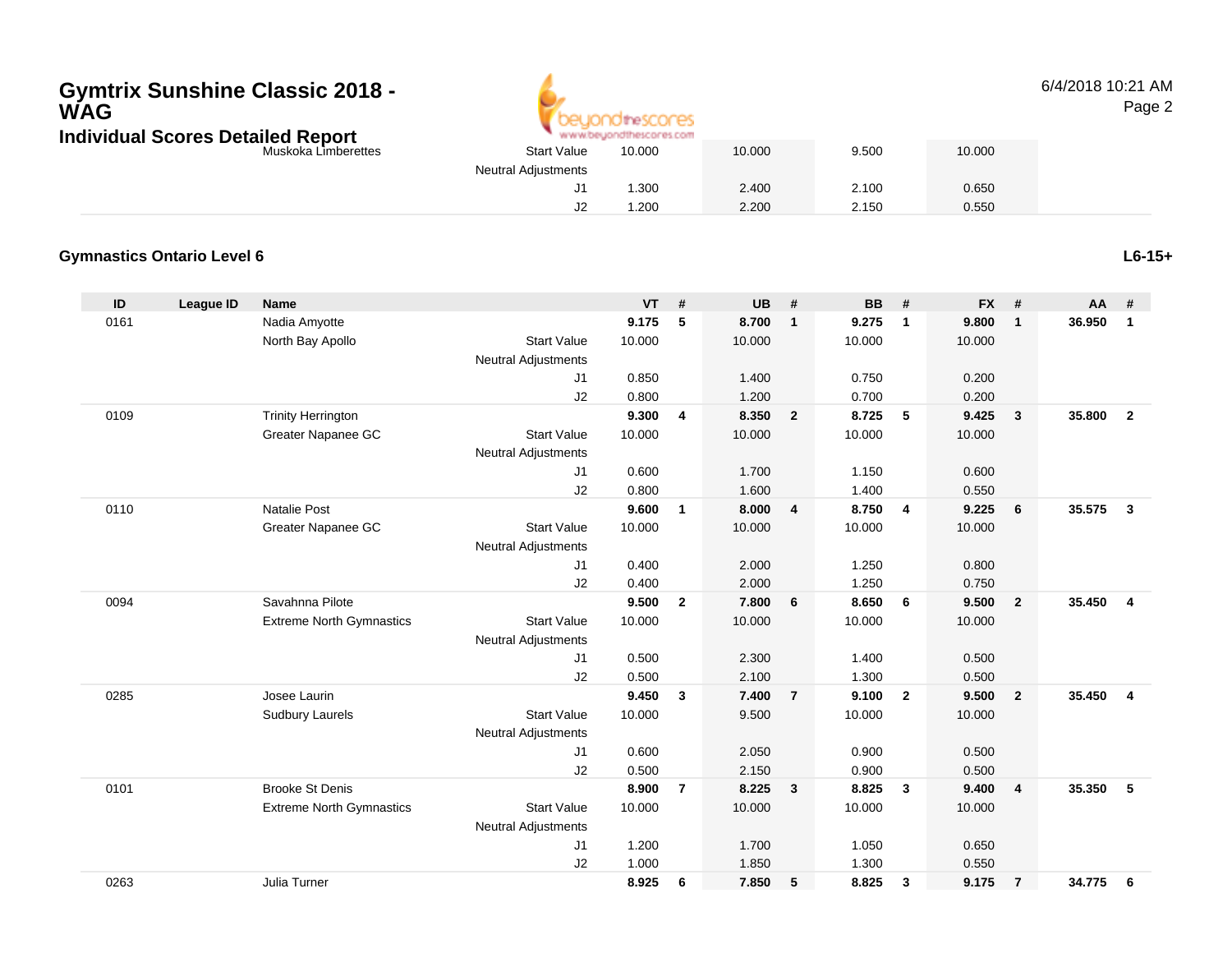# **Gymtrix Sunshine Classic 2018 - WAG**



6/4/2018 10:21 AMPage 3

|      | Individual Scores Detailed Report |                            | www.beyondthescores.com |     |       |   |        |     |         |        |                         |
|------|-----------------------------------|----------------------------|-------------------------|-----|-------|---|--------|-----|---------|--------|-------------------------|
|      | Sault Ste Marie Gymnastics Club   | <b>Start Value</b>         | 10.000                  |     | 9.500 |   | 10.000 |     | 10.000  |        |                         |
|      |                                   | <b>Neutral Adjustments</b> |                         |     |       |   |        |     |         |        |                         |
|      |                                   | J1                         | 1.050                   |     | 1.650 |   | 1.300  |     | 0.750   |        |                         |
|      |                                   | J2                         | 1.100                   |     | 1.650 |   | 1.050  |     | 0.900   |        |                         |
| 0138 | <b>Brandie Spring</b>             |                            | 8.775                   | - 8 | 7.350 | 8 | 8.600  | 7   | 9.250 5 | 33.975 | - 7                     |
|      | <b>Infinity Gymnastics Centre</b> | <b>Start Value</b>         | 10.000                  |     | 9.500 |   | 10.000 |     | 10.000  |        |                         |
|      |                                   | <b>Neutral Adjustments</b> |                         |     |       |   |        |     |         |        |                         |
|      |                                   | J1                         | 1.150                   |     | 2.100 |   | 1.300  |     | 0.800   |        |                         |
|      |                                   | J2                         | 1.300                   |     | 2.200 |   | 1.500  |     | 0.700   |        |                         |
| 0114 | Sophia Fairbairn                  |                            | 8.750 9                 |     | 6.425 | 9 | 9.100  | - 2 | 8.950 8 | 33.225 | $\overline{\mathbf{8}}$ |
|      | Hanover Aerials Gymnastics Club   | <b>Start Value</b>         | 10.000                  |     | 9.500 |   | 10.000 |     | 10.000  |        |                         |
|      |                                   | <b>Neutral Adjustments</b> |                         |     |       |   |        |     |         |        |                         |
|      |                                   | J1                         | 1.300                   |     | 3.150 |   | 1.000  |     | 1.100   |        |                         |
|      |                                   | J2                         | 1.200                   |     | 3.000 |   | 0.800  |     | 1.000   |        |                         |

#### **Gymnastics Ontario Level 6L6-14 A**

| ID   | League ID | <b>Name</b>                |                            | $VT$ # |                | <b>UB</b> | #              | <b>BB</b> | #                       | <b>FX</b> | #              | AA #   |                |
|------|-----------|----------------------------|----------------------------|--------|----------------|-----------|----------------|-----------|-------------------------|-----------|----------------|--------|----------------|
| 0184 |           | Nicole Stevenson           |                            | 9.225  | $\overline{7}$ | 9.100     | $\overline{1}$ | 9.275     | $\overline{2}$          | 9.750     | $\overline{2}$ | 37.350 | $\mathbf{1}$   |
|      |           | North Bay Apollo           | <b>Start Value</b>         | 10.000 |                | 10.000    |                | 10.000    |                         | 10.000    |                |        |                |
|      |           |                            | <b>Neutral Adjustments</b> |        |                |           |                |           |                         |           |                |        |                |
|      |           |                            | J <sub>1</sub>             | 0.650  |                | 1.000     |                | 0.800     |                         | 0.250     |                |        |                |
|      |           |                            | J2                         | 0.900  |                | 0.800     |                | 0.650     |                         | 0.250     |                |        |                |
| 0139 |           | <b>Bailey Spring</b>       |                            | 9.650  | $\mathbf{2}$   | 8.750     | $-5$           | 9.225     | 3                       | 9.525     | 6              | 37.150 | $\overline{2}$ |
|      |           | Infinity Gymnastics Centre | <b>Start Value</b>         | 10.000 |                | 10.000    |                | 10.000    |                         | 10.000    |                |        |                |
|      |           |                            | <b>Neutral Adjustments</b> |        |                |           |                |           |                         |           |                |        |                |
|      |           |                            | J <sub>1</sub>             | 0.400  |                | 1.250     |                | 0.850     |                         | 0.450     |                |        |                |
|      |           |                            | J <sub>2</sub>             | 0.300  |                | 1.250     |                | 0.700     |                         | 0.500     |                |        |                |
| 0287 |           | Chanelle Lazure            |                            | 9.450  | 4              | 8.925     | $\mathbf{3}$   | 9.025     | - 6                     | 9.625     | -4             | 37.025 | 3              |
|      |           | <b>Sudbury Laurels</b>     | <b>Start Value</b>         | 10.000 |                | 10.000    |                | 10.000    |                         | 10.000    |                |        |                |
|      |           |                            | Neutral Adjustments        |        |                |           |                |           |                         |           |                |        |                |
|      |           |                            | J <sub>1</sub>             | 0.600  |                | 0.950     |                | 0.950     |                         | 0.350     |                |        |                |
|      |           |                            | J2                         | 0.500  |                | 1.200     |                | 1.000     |                         | 0.400     |                |        |                |
| 0179 |           | Kayla Pyne                 |                            | 9.425  | 5              | 8.550     | 8              | 9.350     | $\overline{\mathbf{1}}$ | 9.575     | 5              | 36.900 | $\overline{4}$ |
|      |           | North Bay Apollo           | <b>Start Value</b>         | 10.000 |                | 10.000    |                | 10.000    |                         | 10.000    |                |        |                |
|      |           |                            | <b>Neutral Adjustments</b> |        |                |           |                |           |                         |           |                |        |                |
|      |           |                            | J <sub>1</sub>             | 0.500  |                | 1.500     |                | 0.700     |                         | 0.400     |                |        |                |
|      |           |                            | J2                         | 0.650  |                | 1.400     |                | 0.600     |                         | 0.450     |                |        |                |
| 0276 |           | <b>Charlotte Eberlein</b>  |                            | 9.750  |                | 8.300     | 10             | 9.275     | $\overline{2}$          | 9.500     | $\overline{7}$ | 36.825 | 5              |
|      |           |                            |                            |        |                |           |                |           |                         |           |                |        |                |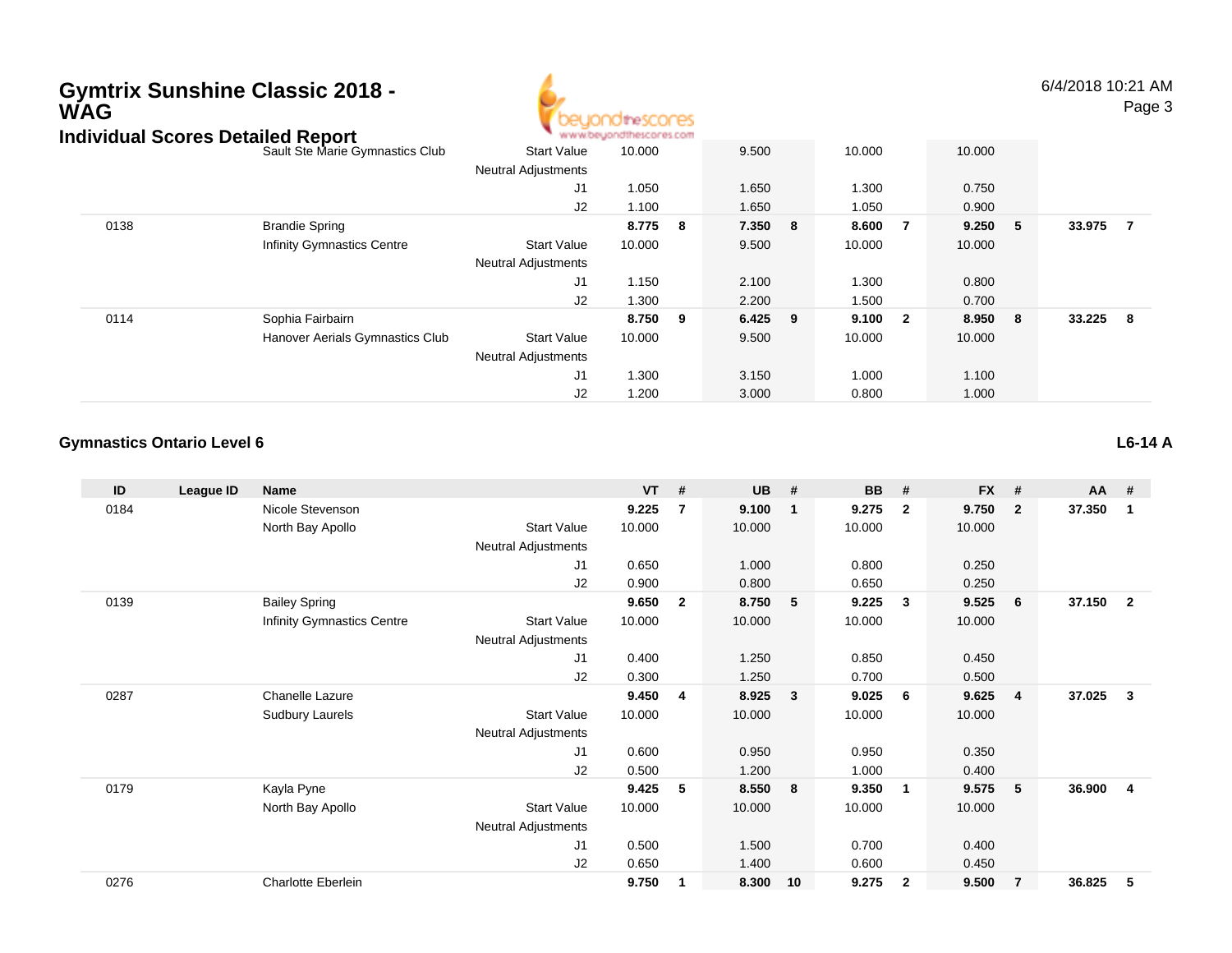| WAG  | <b>Gymtrix Sunshine Classic 2018 -</b>                      |                                                  | idthe SCONES<br>www.beyondthescores.com |              |                |                         |                |                |                |                         | 6/4/2018 10:21 | Pag            |
|------|-------------------------------------------------------------|--------------------------------------------------|-----------------------------------------|--------------|----------------|-------------------------|----------------|----------------|----------------|-------------------------|----------------|----------------|
|      | <b>Individual Scores Detailed Report</b><br>Sudbury Laurels | <b>Start Value</b><br><b>Neutral Adjustments</b> | 10.000                                  |              | 10.000         |                         | 10.000         |                | 10.000         |                         |                |                |
|      |                                                             | J <sub>1</sub><br>J <sub>2</sub>                 | 0.300<br>0.200                          |              | 1.650<br>1.750 |                         | 0.650<br>0.800 |                | 0.550<br>0.450 |                         |                |                |
| 0275 | Abbygayle Dupuis                                            |                                                  | 9.125                                   | 8            | 8.675          | 6                       | 9.100          | 5              | 9.900          | $\overline{\mathbf{1}}$ | 36.800         | 6              |
|      | <b>Sudbury Laurels</b>                                      | <b>Start Value</b><br><b>Neutral Adjustments</b> | 10.000                                  |              | 10.000         |                         | 10.000         |                | 10.000         |                         |                |                |
|      |                                                             | J1                                               | 0.950                                   |              | 1.400          |                         | 0.850          |                | 0.100          |                         |                |                |
|      |                                                             | J2                                               | 0.800                                   |              | 1.250          |                         | 0.950          |                | 0.100          |                         |                |                |
| 0105 | Abby Boyd                                                   |                                                  | 9.525                                   | $\mathbf{3}$ | 8.825          | $\overline{\mathbf{4}}$ | 8.925          | $\overline{7}$ | 9.400          | 9                       | 36.675         | $\overline{7}$ |
|      | Greater Napanee GC                                          | <b>Start Value</b><br><b>Neutral Adjustments</b> | 10.000                                  |              | 10.000         |                         | 10.000         |                | 10.000         |                         |                |                |
|      |                                                             | J1                                               | 0.500                                   |              | 1.100          |                         | 1.050          |                | 0.650          |                         |                |                |
|      |                                                             | J2                                               | 0.450                                   |              | 1.250          |                         | 1.100          |                | 0.550          |                         |                |                |
| 0106 | Aleyah Seale                                                |                                                  | 9.375                                   | 6            | 9.050          | $\overline{2}$          | 8.625          | 9              | 9.425          | 8                       | 36.475         | - 8            |
|      | Greater Napanee GC                                          | <b>Start Value</b><br><b>Neutral Adjustments</b> | 10.000                                  |              | 10.000         |                         | 10.000         |                | 10.000         |                         |                |                |
|      |                                                             | J <sub>1</sub>                                   | 0.650                                   |              | 0.900          |                         | 1.350          |                | 0.600          |                         |                |                |
|      |                                                             | J2                                               | 0.600                                   |              | 1.000          |                         | 1.400          |                | 0.550          |                         |                |                |
| 0297 | Chloe Pitura                                                |                                                  | 9.425                                   | 5            | 8.525          | 9                       | 8.650          | 8              | 9.700          | $\mathbf{3}$            | 36.300         | 9              |
|      | Sudbury Laurels                                             | <b>Start Value</b><br><b>Neutral Adjustments</b> | 10.000                                  |              | 10.000         |                         | 10.000         |                | 10.000         |                         |                |                |
|      |                                                             | J <sub>1</sub>                                   | 0.650                                   |              | 1.350          |                         | 1.200          |                | 0.300          |                         |                |                |
|      |                                                             | J2                                               | 0.500                                   |              | 1.600          |                         | 1.500          |                | 0.300          |                         |                |                |
| 0290 | Mila Mazzuca                                                |                                                  | 8.850                                   | 9            | 8.600          | $\overline{7}$          | 9.125          | 4              | 8.250          | 10                      | 34.825         | 10             |
|      | <b>Sudbury Laurels</b>                                      | <b>Start Value</b>                               | 10.000                                  |              | 10.000         |                         | 10.000         |                | 9.500          |                         |                |                |
|      |                                                             | <b>Neutral Adjustments</b>                       |                                         |              |                |                         |                |                |                |                         |                |                |
|      |                                                             | J1                                               | 1.100                                   |              | 1.400          |                         | 0.800          |                | 1.300          |                         |                |                |
|      |                                                             | J2                                               | 1.200                                   |              | 1.400          |                         | 0.950          |                | 1.200          |                         |                |                |

#### **Gymnastics Ontario Level 6L6-14 B**

| ID   | League ID | <b>Name</b>       |                            | <b>VT</b> | # | UB     | # | BB.    |   | $FX$ # |   | $AA$ # |                         |
|------|-----------|-------------------|----------------------------|-----------|---|--------|---|--------|---|--------|---|--------|-------------------------|
| 0199 |           | Koral Tench       |                            | 9.600     |   | 8.975  |   | 9.075  | 3 | 9.500  | 4 | 37.150 |                         |
|      |           | North Bay Gymtrix | <b>Start Value</b>         | 10.000    |   | 10.000 |   | 10.000 |   | 10.000 |   |        |                         |
|      |           |                   | <b>Neutral Adjustments</b> |           |   |        |   |        |   |        |   |        |                         |
|      |           |                   | J1                         | 0.400     |   | 1.100  |   | 0.900  |   | 0.450  |   |        |                         |
|      |           |                   | J2                         | 0.400     |   | 0.950  |   | 0.950  |   | 0.550  |   |        |                         |
| 0198 |           | Kaylee Tench      |                            | 9.400     |   | 8.800  | 2 | 9.350  |   | 9.575  | 2 | 37.125 | $\overline{\mathbf{2}}$ |

### AM Page 4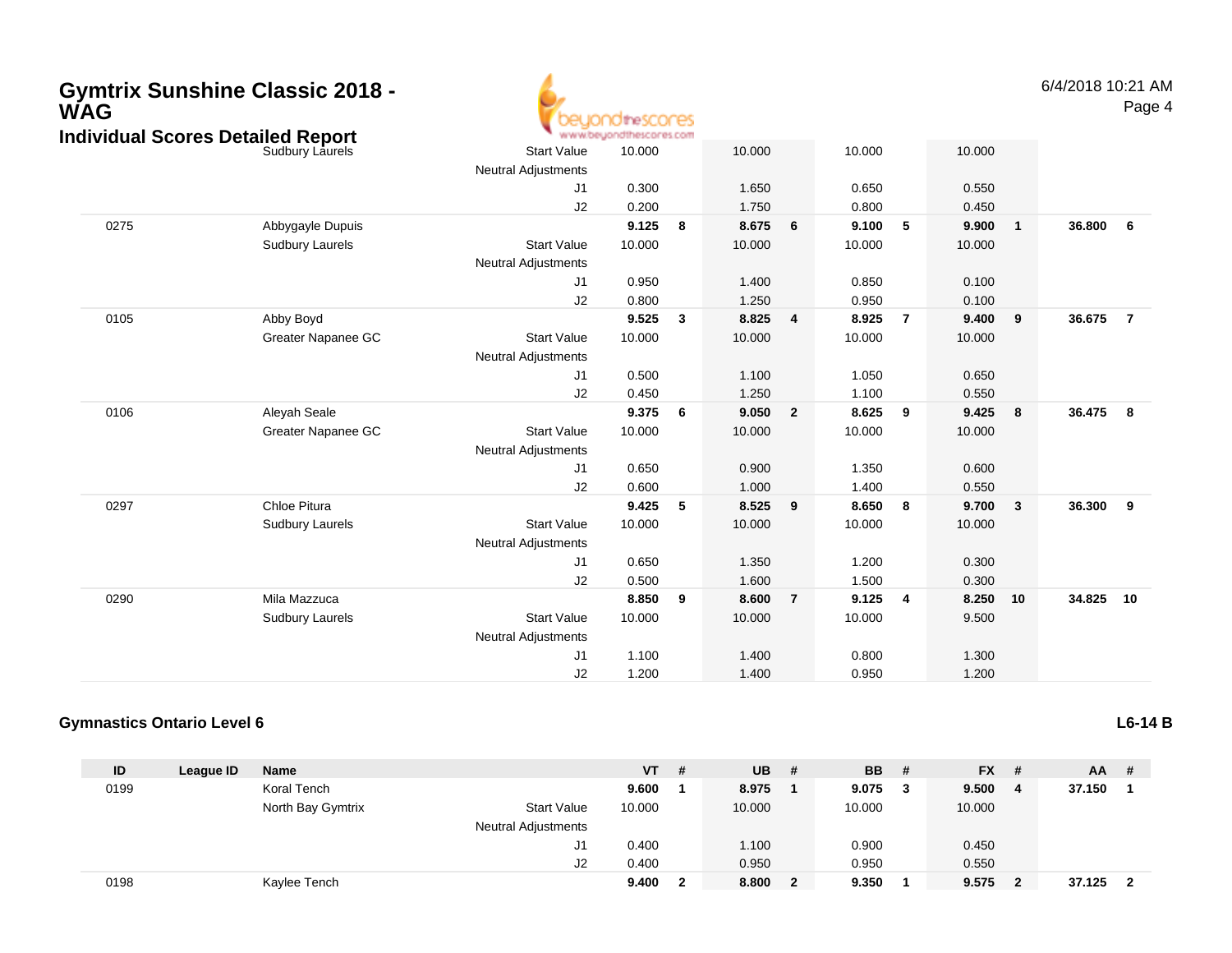| <b>Gymtrix Sunshine Classic 2018 -</b><br><b>WAG</b><br><b>Individual Scores Detailed Report</b> |                                                        |                                                  | www.beyondthescores.com |                |                 |                |                 |                         |                 |                 | 6/4/2018 10:21 AM        | Page 5                  |
|--------------------------------------------------------------------------------------------------|--------------------------------------------------------|--------------------------------------------------|-------------------------|----------------|-----------------|----------------|-----------------|-------------------------|-----------------|-----------------|--------------------------|-------------------------|
|                                                                                                  | North Bay Gymtrix                                      | <b>Start Value</b>                               | 10.000                  |                | 10.000          |                | 10.000          |                         | 10.000          |                 |                          |                         |
|                                                                                                  |                                                        | <b>Neutral Adjustments</b><br>J1                 | 0.700                   |                | 1.300           |                | 0.800           |                         | 0.400           |                 |                          |                         |
|                                                                                                  |                                                        | J2                                               | 0.500                   |                | 1.100           |                | 0.500           |                         | 0.450           |                 |                          |                         |
| 0197                                                                                             | Vanessa Perrault                                       |                                                  | 9.400                   | $\overline{2}$ | 8.700           | $\mathbf{3}$   | 9.350           | $\overline{1}$          | 9.550           | $\mathbf{3}$    | 37.000                   | $\overline{\mathbf{3}}$ |
|                                                                                                  | North Bay Gymtrix                                      | <b>Start Value</b><br><b>Neutral Adjustments</b> | 10.000                  |                | 10.000          |                | 10.000          |                         | 10.000          |                 |                          |                         |
|                                                                                                  |                                                        | J1                                               | 0.600                   |                | 1.350           |                | 0.550           |                         | 0.450           |                 |                          |                         |
|                                                                                                  |                                                        | J2                                               | 0.600                   |                | 1.250           |                | 0.750           |                         | 0.450           |                 |                          |                         |
| 0104                                                                                             | Katie Whynott                                          |                                                  | 9.300                   | $\mathbf{3}$   | 8.375           | 5              | 9.075           | $\overline{\mathbf{3}}$ | 9.550           | $\mathbf{3}$    | 36.300<br>$\overline{4}$ |                         |
|                                                                                                  | <b>Extreme North Gymnastics</b>                        | <b>Start Value</b><br><b>Neutral Adjustments</b> | 10.000                  |                | 10.000          |                | 10.000          |                         | 10.000          |                 |                          |                         |
|                                                                                                  |                                                        | J1                                               | 0.650                   |                | 1.700           |                | 0.750           |                         | 0.450           |                 |                          |                         |
|                                                                                                  |                                                        | J2                                               | 0.750                   |                | 1.550           |                | 1.100           |                         | 0.450           |                 |                          |                         |
| 0111                                                                                             | <b>Triena Dietz</b><br>Hanover Aerials Gymnastics Club | <b>Start Value</b>                               | 9.250<br>10.000         | $\overline{4}$ | 8.650<br>10.000 | 4              | 8.750<br>10.000 | - 5                     | 9.600<br>10.000 | $\mathbf{1}$    | 36.250                   | 5                       |
|                                                                                                  |                                                        | <b>Neutral Adjustments</b>                       |                         |                |                 |                | 1.100           |                         | 0.400           |                 |                          |                         |
|                                                                                                  |                                                        | J1<br>J2                                         | 0.700<br>0.800          |                | 1.300<br>1.400  |                | 1.400           |                         | 0.400           |                 |                          |                         |
| 0096                                                                                             | Chandra Poirier                                        |                                                  | 8.700                   | $\overline{7}$ | 7.875           | 6              | 8.925           | $\overline{\mathbf{4}}$ | 9.450           | $5\phantom{.0}$ | 34.950                   | - 6                     |
|                                                                                                  | <b>Extreme North Gymnastics</b>                        | <b>Start Value</b><br><b>Neutral Adjustments</b> | 10.000                  |                | 10.000          |                | 10.000          |                         | 10.000          |                 |                          |                         |
|                                                                                                  |                                                        | J1                                               | 1.400                   |                | 2.200           |                | 1.250           |                         | 0.600           |                 |                          |                         |
|                                                                                                  |                                                        | J2                                               | 1.200                   |                | 2.050           |                | 0.900           |                         | 0.500           |                 |                          |                         |
| 0321                                                                                             | <b>Madison Soulliere</b>                               |                                                  | 8.800                   | 6              | 7.725           | $\overline{7}$ | 8.925           | $\overline{4}$          | 8.950           | 6               | 34.400<br>$\overline{7}$ |                         |
|                                                                                                  | Sudbury Salto Gymnastics Club                          | <b>Start Value</b><br><b>Neutral Adjustments</b> | 10.000                  |                | 9.500           |                | 10.000          |                         | 10.000          |                 |                          |                         |
|                                                                                                  |                                                        | J1                                               | 1.150                   |                | 1.700           |                | 1.100           |                         | 1.100           |                 |                          |                         |
|                                                                                                  |                                                        | J2                                               | 1.250                   |                | 1.850           |                | 1.050           |                         | 1.000           |                 |                          |                         |
| 0098                                                                                             | <b>Emilie Roussel</b>                                  |                                                  | 8.900                   | 5              | 6.000           | 9              | 9.225           | $\overline{\mathbf{2}}$ | 8.750           | $\overline{7}$  | 32.875                   | 8                       |
|                                                                                                  | <b>Extreme North Gymnastics</b>                        | <b>Start Value</b><br><b>Neutral Adjustments</b> | 10.000                  |                | 8.700           |                | 10.000          |                         | 10.000          |                 |                          |                         |
|                                                                                                  |                                                        | J1                                               | 1.200                   |                | 2.600           |                | 0.850           |                         | 1.200           |                 |                          |                         |
| 0092                                                                                             | <b>Tessa Miville</b>                                   | J2                                               | 1.000<br>8.800          | 6              | 2.800<br>6.500  | 8              | 0.700<br>8.575  | $6\phantom{.0}6$        | 1.300<br>8.500  | 8               | 32.375<br>- 9            |                         |
|                                                                                                  | <b>Extreme North Gymnastics</b>                        | <b>Start Value</b><br><b>Neutral Adjustments</b> | 10.000                  |                | 9.200           |                | 10.000          |                         | 10.000          |                 |                          |                         |
|                                                                                                  |                                                        | J1                                               | 1.300                   |                | 2.650           |                | 1.500           |                         | 1.550           |                 |                          |                         |
|                                                                                                  |                                                        | J2                                               | 1.100                   |                | 2.750           |                | 1.350           |                         | 1.450           |                 |                          |                         |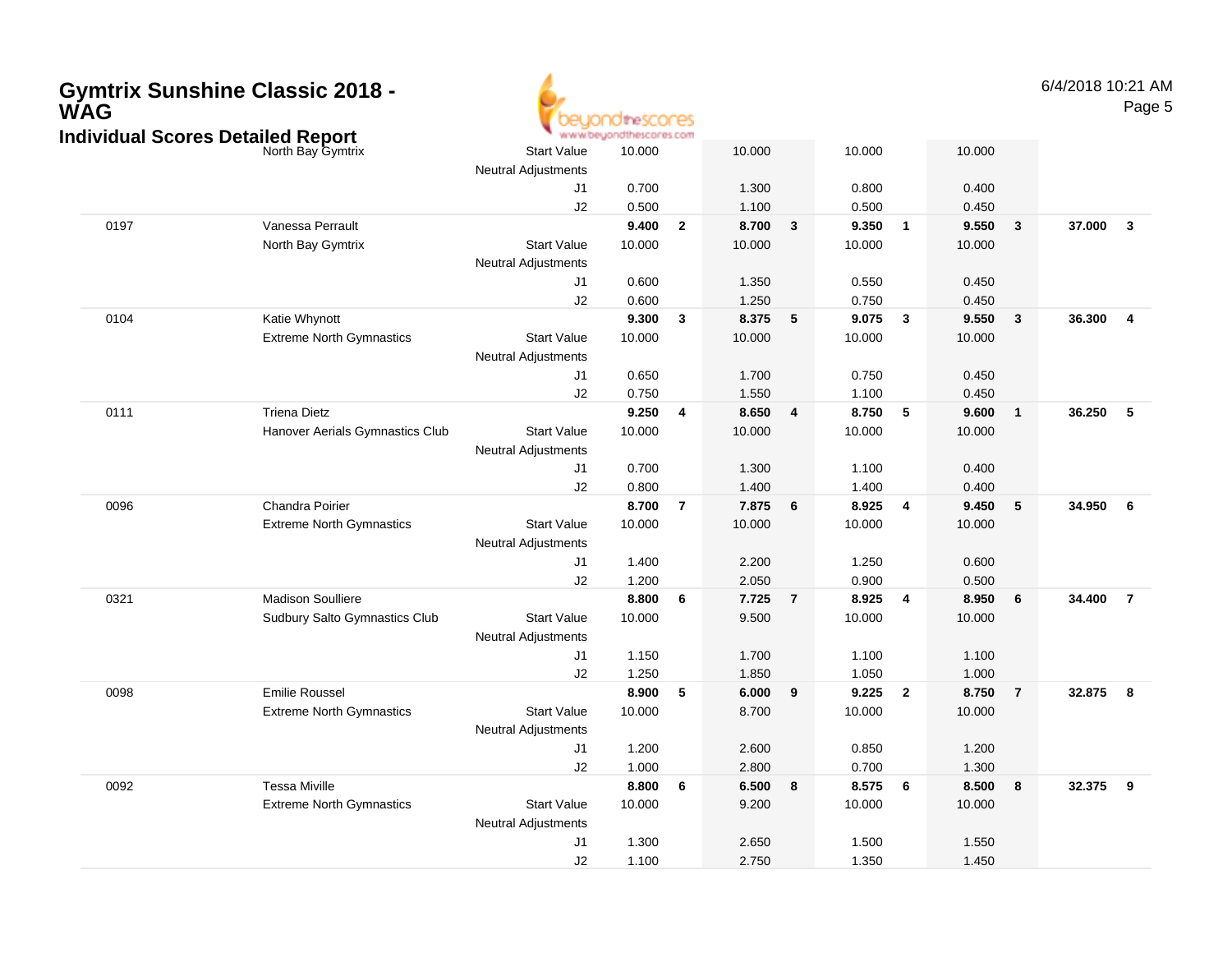## **Gymtrix Sunshine Classic 2018 - WAGIndividual Scores Detailed Report**



### **Gymnastics Ontario Level 6**

| ID   | <b>League ID</b> | <b>Name</b>                       |                            | <b>VT</b>      | #              | <b>UB</b>      | #                       | <b>BB</b>      | #                       | <b>FX</b>      | #              | $AA$ # |                |
|------|------------------|-----------------------------------|----------------------------|----------------|----------------|----------------|-------------------------|----------------|-------------------------|----------------|----------------|--------|----------------|
| 0350 |                  | Amanda Mastrangelo                |                            | 9.600          | $\mathbf{1}$   | 8.875          | $\overline{1}$          | 9.100          | $\overline{4}$          | 9.000          | $\overline{7}$ | 36.575 | $\mathbf{1}$   |
|      |                  | <b>Ultimate Gymnastics</b>        | <b>Start Value</b>         | 10.000         |                | 10.000         |                         | 10.000         |                         | 10.000         |                |        |                |
|      |                  |                                   | <b>Neutral Adjustments</b> |                |                |                |                         |                |                         |                |                |        |                |
|      |                  |                                   | J <sub>1</sub>             | 0.400          |                | 1.150          |                         | 0.950          |                         | 1.000          |                |        |                |
|      |                  |                                   | J2                         | 0.400          |                | 1.100          |                         | 0.850          |                         | 1.000          |                |        |                |
| 0137 |                  | Jennifer Brezik                   |                            | 9.175          | 4              | 8.500          | $\overline{\mathbf{2}}$ | 9.150          | $\overline{\mathbf{3}}$ | 9.200          | 3              | 36.025 | $\overline{2}$ |
|      |                  | <b>Infinity Gymnastics Centre</b> | <b>Start Value</b>         | 10.000         |                | 10.000         |                         | 10.000         |                         | 10.000         |                |        |                |
|      |                  |                                   | <b>Neutral Adjustments</b> |                |                |                |                         |                |                         |                |                |        |                |
|      |                  |                                   | J1                         | 0.850          |                | 1.400          |                         | 0.900          |                         | 0.800          |                |        |                |
|      |                  |                                   | J2                         | 0.800          |                | 1.600          |                         | 0.800          |                         | 0.800          |                |        |                |
| 0358 |                  | Zara Reboks                       |                            | 9.150          | 5              | 8.050          | $\mathbf{3}$            | 9.300          | $\overline{2}$          | 9.050          | $\sqrt{5}$     | 35.550 | $\mathbf{3}$   |
|      |                  | <b>Ultimate Gymnastics</b>        | <b>Start Value</b>         | 10.000         |                | 10.000         |                         | 10.000         |                         | 10.000         |                |        |                |
|      |                  |                                   | Neutral Adjustments        |                |                |                |                         |                |                         |                |                |        |                |
|      |                  |                                   | J1                         | 0.900          |                | 1.850          |                         | 0.750          |                         | 0.950          |                |        |                |
|      |                  |                                   | J2                         | 0.800          |                | 2.050          |                         | 0.650          |                         | 0.950          |                |        |                |
| 0348 |                  | Sasha Ling                        |                            | 9.100          | 6              | 7.700          | 5                       | 9.350          | $\overline{1}$          | 9.025          | 6              | 35.175 | $\overline{4}$ |
|      |                  | <b>Ultimate Gymnastics</b>        | <b>Start Value</b>         | 10.000         |                | 9.500          |                         | 10.000         |                         | 10.000         |                |        |                |
|      |                  |                                   | <b>Neutral Adjustments</b> |                |                |                |                         |                |                         |                |                |        |                |
|      |                  |                                   | J1                         | 0.800          |                | 1.750          |                         | 0.600          |                         | 0.950          |                |        |                |
|      |                  |                                   | J2                         | 1.000          |                | 1.850          |                         | 0.700          |                         | 1.000          |                |        |                |
| 0344 |                  | Mia Caldwell                      |                            | 9.350          | $\mathbf{3}$   | 7.675          | $6\phantom{1}6$         | 8.700          | 5                       | 8.975          | 8              | 34.700 | 5              |
|      |                  | <b>Ultimate Gymnastics</b>        | <b>Start Value</b>         | 10.000         |                | 9.500          |                         | 10.000         |                         | 10.000         |                |        |                |
|      |                  |                                   | <b>Neutral Adjustments</b> |                |                |                |                         |                |                         |                |                |        |                |
|      |                  |                                   | J1                         | 0.600          |                | 1.850          |                         | 1.200          |                         | 1.100          |                |        |                |
|      |                  |                                   | J2                         | 0.700          |                | 1.800          |                         | 1.400          |                         | 0.950          |                |        |                |
| 0086 |                  | Emily Lankshear                   |                            | 8.975          | $\overline{7}$ | 7.825          | $\overline{\mathbf{4}}$ | 8.125          | 8                       | 9.450          | $\mathbf{1}$   | 34.375 | 6              |
|      |                  | <b>Extreme North Gymnastics</b>   | <b>Start Value</b>         | 10.000         |                | 9.500          |                         | 10.000         |                         | 10.000         |                |        |                |
|      |                  |                                   | <b>Neutral Adjustments</b> |                |                |                |                         |                |                         |                |                |        |                |
|      |                  |                                   | J1                         | 1.050          |                | 1.650          |                         | 1.900          |                         | 0.550          |                |        |                |
| 0116 |                  | Gabrielle Hopkins                 | J2                         | 1.000<br>9.450 | $\mathbf{2}$   | 1.700<br>7.400 | $\boldsymbol{8}$        | 1.850<br>8.075 | 9                       | 0.550<br>9.425 | $\overline{2}$ | 34.350 | $\overline{7}$ |
|      |                  | Hanover Aerials Gymnastics Club   | <b>Start Value</b>         | 10.000         |                | 9.500          |                         | 10.000         |                         | 10.000         |                |        |                |
|      |                  |                                   | <b>Neutral Adjustments</b> |                |                |                |                         |                |                         |                |                |        |                |
|      |                  |                                   | J1                         | 0.550          |                | 2.150          |                         | 1.850          |                         | 0.550          |                |        |                |
|      |                  |                                   | J2                         | 0.550          |                | 2.050          |                         | 2.000          |                         | 0.600          |                |        |                |
|      |                  |                                   |                            |                |                |                |                         |                |                         |                |                |        |                |

### **L6-11-13 A**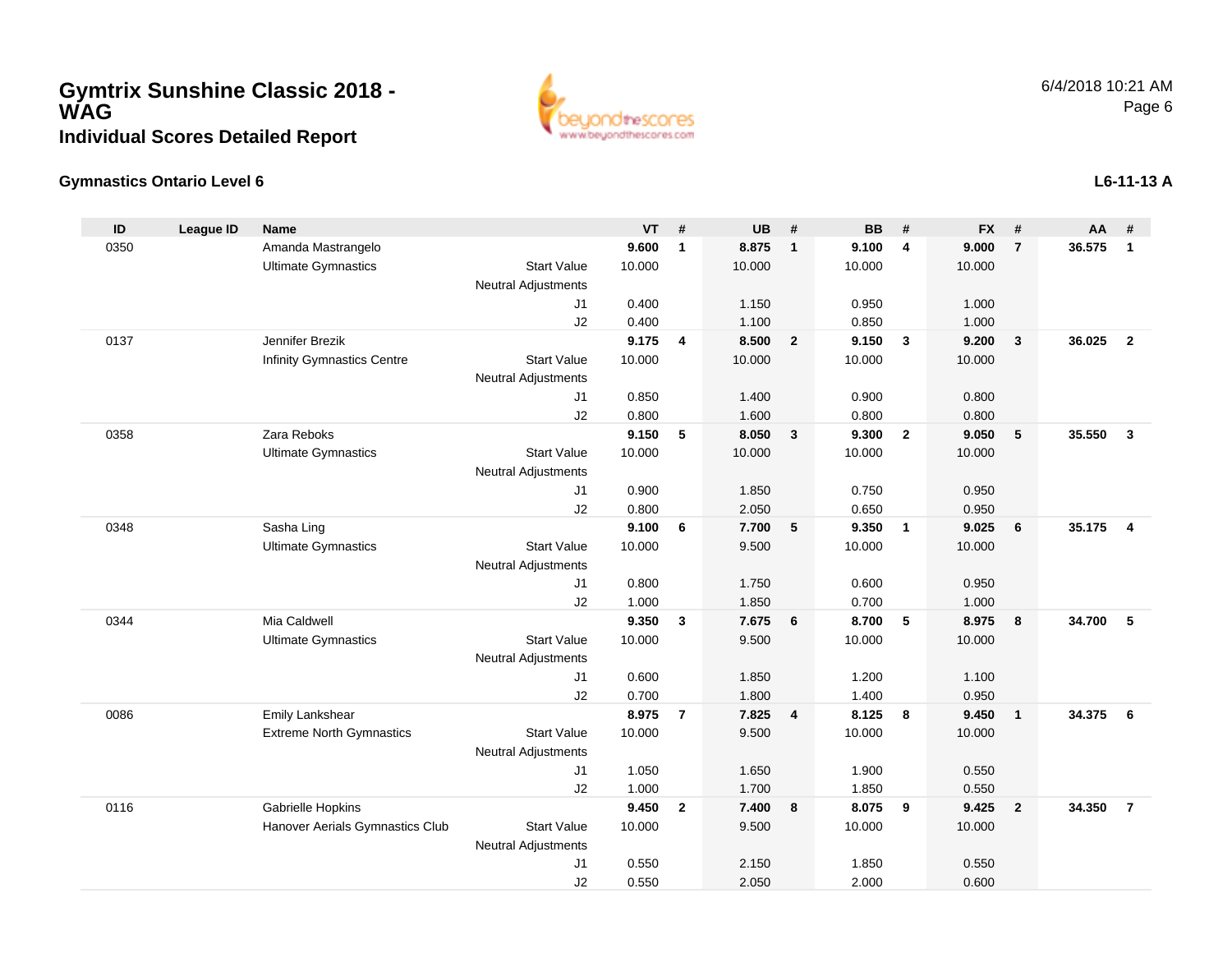# **Gymtrix Sunshine Classic 2018 - WAG**



6/4/2018 10:21 AMPage 7

| Individual Scores Detailed Report |                                 | www.beyondthescores.com    |        |     |       |    |        |   |         |        |   |
|-----------------------------------|---------------------------------|----------------------------|--------|-----|-------|----|--------|---|---------|--------|---|
| 0130                              | Erica Alonso                    |                            | 8.975  |     | 7.575 |    | 8.650  | 6 | 9.150 4 | 34.350 |   |
|                                   | Hanover Aerials Gymnastics Club | <b>Start Value</b>         | 10.000 |     | 9.500 |    | 10.000 |   | 10.000  |        |   |
|                                   |                                 | <b>Neutral Adjustments</b> |        |     |       |    |        |   |         |        |   |
|                                   |                                 | J1                         | 1.050  |     | 1.900 |    | .200   |   | 0.900   |        |   |
|                                   |                                 | J2                         | 1.000  |     | 1.950 |    | 1.500  |   | 0.800   |        |   |
| 0354                              | Jaida Petersen-Brown            |                            | 8.750  | - 8 | 7.400 | -8 | 8.300  | 7 | 8.200 9 | 32.650 | 8 |
|                                   | Ultimate Gymnastics             | <b>Start Value</b>         | 10.000 |     | 9.500 |    | 10.000 |   | 10.000  |        |   |
|                                   |                                 | <b>Neutral Adjustments</b> |        |     |       |    |        |   |         |        |   |
|                                   |                                 | J1                         | 1.400  |     | 2.200 |    | 1.700  |   | 1.800   |        |   |
|                                   |                                 | J2                         | 1.100  |     | 2.000 |    | 1.700  |   | 1.800   |        |   |

### **Gymnastics Ontario Level 6**

| ID   | League ID | <b>Name</b>            |                            | VT     | #              | <b>UB</b> | #                       | BB     | #                       | <b>FX</b> | #              | <b>AA</b> | #                       |
|------|-----------|------------------------|----------------------------|--------|----------------|-----------|-------------------------|--------|-------------------------|-----------|----------------|-----------|-------------------------|
| 0277 |           | Charlee Faragher       |                            | 9.250  | $\overline{7}$ | 8.875     | $\overline{1}$          | 9.475  | $\mathbf{1}$            | 9.600     | $\mathbf{1}$   | 37.200    | 1                       |
|      |           | Sudbury Laurels        | <b>Start Value</b>         | 10.000 |                | 10.000    |                         | 10.000 |                         | 10.000    |                |           |                         |
|      |           |                        | Neutral Adjustments        |        |                |           |                         |        |                         |           |                |           |                         |
|      |           |                        | J <sub>1</sub>             | 0.750  |                | 1.100     |                         | 0.550  |                         | 0.450     |                |           |                         |
|      |           |                        | J <sub>2</sub>             | 0.750  |                | 1.150     |                         | 0.500  |                         | 0.350     |                |           |                         |
| 0289 |           | Abby Managhan          |                            | 9.325  | 4              | 8.300     | $-5$                    | 9.225  | $\overline{\mathbf{2}}$ | 9.525     | $\mathbf{2}$   | 36.375    | $\overline{\mathbf{2}}$ |
|      |           | <b>Sudbury Laurels</b> | <b>Start Value</b>         | 10.000 |                | 10.000    |                         | 10.000 |                         | 10.000    |                |           |                         |
|      |           |                        | <b>Neutral Adjustments</b> |        |                |           |                         |        |                         |           |                |           |                         |
|      |           |                        | J <sub>1</sub>             | 0.700  |                | 1.650     |                         | 0.750  |                         | 0.500     |                |           |                         |
|      |           |                        | J2                         | 0.650  |                | 1.750     |                         | 0.800  |                         | 0.450     |                |           |                         |
| 0163 |           | Maeve Blake            |                            | 9.325  | 4              | 8.525     | $\overline{\mathbf{2}}$ | 9.125  | $\overline{4}$          | 9.325     | 4              | 36.300    | $\mathbf{3}$            |
|      |           | North Bay Apollo       | <b>Start Value</b>         | 10.000 |                | 10.000    |                         | 10.000 |                         | 10.000    |                |           |                         |
|      |           |                        | <b>Neutral Adjustments</b> |        |                |           |                         |        |                         |           |                |           |                         |
|      |           |                        | J <sub>1</sub>             | 0.700  |                | 1.550     |                         | 0.850  |                         | 0.700     |                |           |                         |
|      |           |                        | J <sub>2</sub>             | 0.650  |                | 1.400     |                         | 0.900  |                         | 0.650     |                |           |                         |
| 0174 |           | Jenna Lowe             |                            | 9.400  | $\mathbf{3}$   | 8.500     | $\overline{\mathbf{3}}$ | 9.175  | $\mathbf{3}$            | 9.175     | 9              | 36.250    | $\overline{4}$          |
|      |           | North Bay Apollo       | <b>Start Value</b>         | 10.000 |                | 10.000    |                         | 10.000 |                         | 10.000    |                |           |                         |
|      |           |                        | <b>Neutral Adjustments</b> |        |                |           |                         |        |                         |           |                |           |                         |
|      |           |                        | J <sub>1</sub>             | 0.550  |                | 1.650     |                         | 0.950  |                         | 0.850     |                |           |                         |
|      |           |                        | J2                         | 0.650  |                | 1.350     |                         | 0.700  |                         | 0.800     |                |           |                         |
| 0168 |           | Emma Fichault          |                            | 9.425  | $\overline{2}$ | 8.000     | $\overline{7}$          | 8.800  | 6                       | 9.250     | $\overline{7}$ | 35.475    | 5                       |
|      |           | North Bay Apollo       | <b>Start Value</b>         | 10.000 |                | 9.500     |                         | 10.000 |                         | 10.000    |                |           |                         |
|      |           |                        | <b>Neutral Adjustments</b> |        |                |           |                         |        |                         |           |                |           |                         |
|      |           |                        | J1                         | 0.600  |                | 1.400     |                         | 1.250  |                         | 0.800     |                |           |                         |
|      |           |                        | J <sub>2</sub>             | 0.550  |                | 1.600     |                         | 1.150  |                         | 0.700     |                |           |                         |

**L6-11-13 B**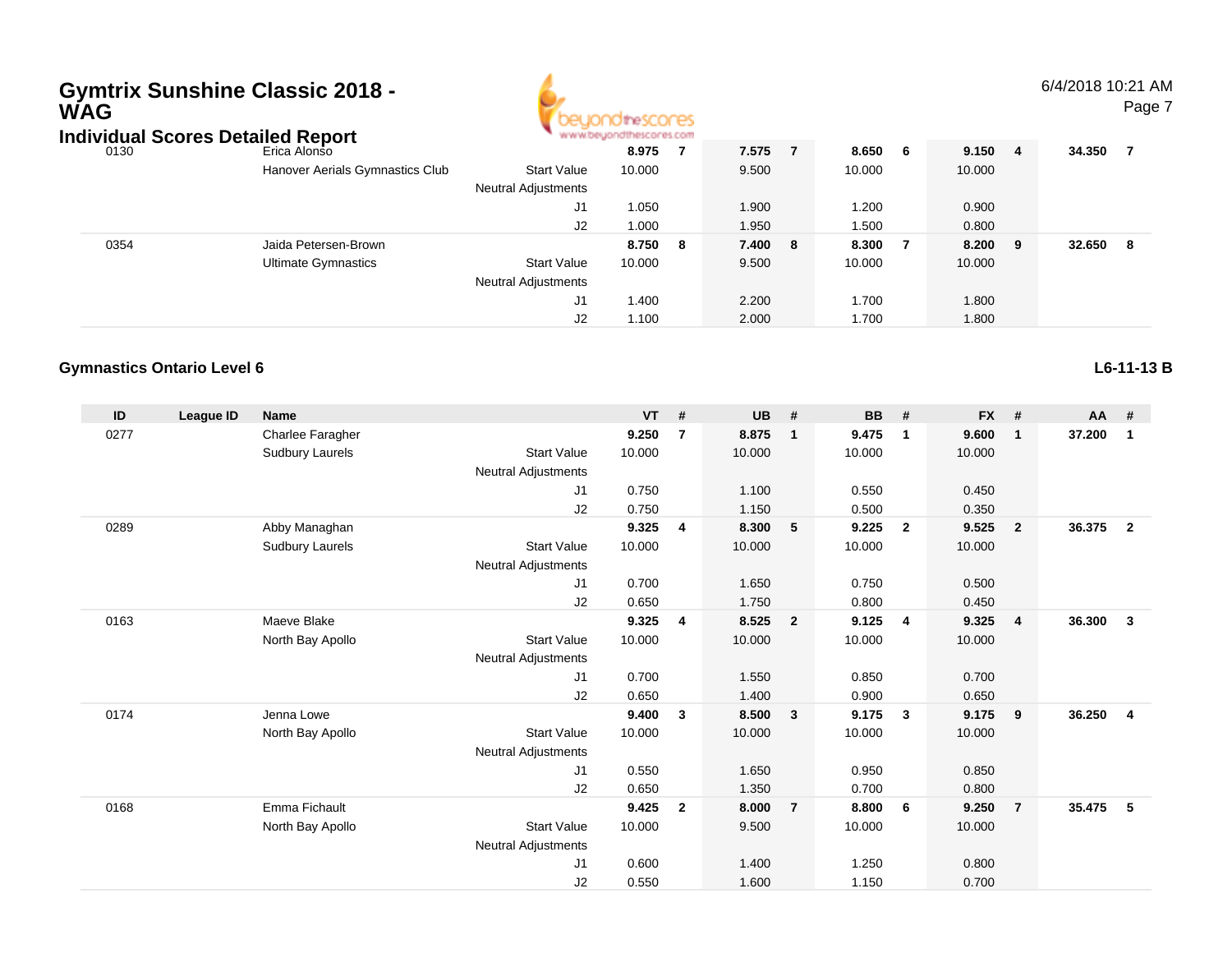| WAG  | <b>Gymtrix Sunshine Classic 2018 -</b><br><b>Individual Scores Detailed Report</b> |                                                  | <b>Idhescores</b><br>www.beyondthescores.com |                          |                 |                         |                 |                         |                 |              | 6/4/2018 10:21 AM | Page 8                  |
|------|------------------------------------------------------------------------------------|--------------------------------------------------|----------------------------------------------|--------------------------|-----------------|-------------------------|-----------------|-------------------------|-----------------|--------------|-------------------|-------------------------|
| 0294 | Marin O'Malley<br><b>Sudbury Laurels</b>                                           | <b>Start Value</b>                               | 9.425<br>10.000                              | $\overline{\mathbf{2}}$  | 8.050<br>10.000 | 6                       | 8.600<br>10.000 | 9                       | 9.350<br>10.000 | $\mathbf{3}$ | 35.425            | - 6                     |
|      |                                                                                    | <b>Neutral Adjustments</b>                       |                                              |                          |                 |                         |                 |                         |                 |              |                   |                         |
|      |                                                                                    | J1                                               | 0.500                                        |                          | 2.150           |                         | 1.300           |                         | 0.600           |              |                   |                         |
|      |                                                                                    | J2                                               | 0.650                                        |                          | 1.750           |                         | 1.500           |                         | 0.700           |              |                   |                         |
| 0274 | Abigail Dumontelle                                                                 |                                                  | 9.475                                        | $\overline{\mathbf{1}}$  | 7.500           | 10                      | 8.850           | 5                       | 9.275           | 6            | 35.100            | $\overline{7}$          |
|      | <b>Sudbury Laurels</b>                                                             | <b>Start Value</b><br><b>Neutral Adjustments</b> | 10.000                                       |                          | 9.500           |                         | 10.000          |                         | 10.000          |              |                   |                         |
|      |                                                                                    | J1                                               | 0.500                                        |                          | 1.950           |                         | 1.250           |                         | 0.700           |              |                   |                         |
|      |                                                                                    | J2                                               | 0.550                                        |                          | 2.050           |                         | 1.050           |                         | 0.750           |              |                   |                         |
| 0284 | Yasmine Larouche                                                                   |                                                  | 9.225                                        | $\overline{\mathbf{8}}$  | 7.675           | 9                       | 7.925           | 11                      | 9.225           | 8            | 34.050            | 8                       |
|      | <b>Sudbury Laurels</b>                                                             | <b>Start Value</b><br><b>Neutral Adjustments</b> | 10.000                                       |                          | 9.500           |                         | 9.400           |                         | 10.000          |              |                   |                         |
|      |                                                                                    | J1                                               | 0.700                                        |                          | 1.800           |                         | 1.500           |                         | 0.750           |              |                   |                         |
|      |                                                                                    | J2                                               | 0.850                                        |                          | 1.850           |                         | 1.450           |                         | 0.800           |              |                   |                         |
| 0306 | Jamie Wright                                                                       |                                                  | 9.150                                        | - 9                      | 7.000           | 11                      | 9.125           | $\overline{\mathbf{4}}$ | 8.750           | 11           | 34.025            | $\overline{\mathbf{9}}$ |
|      | <b>Sudbury Laurels</b>                                                             | <b>Start Value</b><br><b>Neutral Adjustments</b> | 10.000                                       |                          | 9.500           |                         | 10.000          |                         | 10.000          |              |                   |                         |
|      |                                                                                    | J1                                               | 0.950                                        |                          | 2.450           |                         | 0.850           |                         | 1.350           |              |                   |                         |
|      |                                                                                    | J2                                               | 0.750                                        |                          | 2.550           |                         | 0.900           |                         | 1.150           |              |                   |                         |
| 0280 | Kaelyn Gray                                                                        |                                                  | 9.025                                        | 10                       | 8.375           | $\overline{\mathbf{4}}$ | 8.725           | $\overline{7}$          | 7.550           | 12           | 33.675 10         |                         |
|      | <b>Sudbury Laurels</b>                                                             | <b>Start Value</b>                               | 10.000                                       |                          | 10.000          |                         | 10.000          |                         | 9.000           |              |                   |                         |
|      |                                                                                    | <b>Neutral Adjustments</b>                       |                                              |                          |                 |                         |                 |                         | $-0.500$        |              |                   |                         |
|      |                                                                                    | J1                                               | 0.950                                        |                          | 1.550           |                         | 1.300           |                         | 0.950           |              |                   |                         |
|      |                                                                                    | J2                                               | 1.000                                        |                          | 1.700           |                         | 1.250           |                         | 0.950           |              |                   |                         |
| 0281 | Charlie Herold                                                                     | <b>Start Value</b>                               | 9.300<br>10.000                              | $\overline{\phantom{0}}$ | 7.775           | 8                       | 7.375<br>9.400  | 12                      | 9.050<br>10.000 | 10           | 33.500 11         |                         |
|      | <b>Sudbury Laurels</b>                                                             | <b>Neutral Adjustments</b>                       |                                              |                          | 9.500           |                         |                 |                         |                 |              |                   |                         |
|      |                                                                                    | J1                                               | 0.800                                        |                          | 1.700           |                         | 1.900           |                         | 0.900           |              |                   |                         |
|      |                                                                                    | J2                                               | 0.600                                        |                          | 1.750           |                         | 2.150           |                         | 1.000           |              |                   |                         |
| 0271 | Amelia Caccin                                                                      |                                                  | 8.625 11                                     |                          | 6.075 12        |                         | 8.550           | 10                      | 9.300           | 5            | 32.550 12         |                         |
|      | <b>Sudbury Laurels</b>                                                             | <b>Start Value</b>                               | 10.000                                       |                          | 9.500           |                         | 9.400           |                         | 10.000          |              |                   |                         |
|      |                                                                                    | <b>Neutral Adjustments</b>                       |                                              |                          |                 |                         |                 |                         |                 |              |                   |                         |
|      |                                                                                    | J1                                               | 1.450                                        |                          | 3.400           |                         | 0.800           |                         | 0.600           |              |                   |                         |
|      |                                                                                    | J2                                               | 1.300                                        |                          | 3.450           |                         | 0.900           |                         | 0.800           |              |                   |                         |
| 0183 | Macey Smith                                                                        |                                                  | 9.2756                                       |                          | X.XXX --        |                         | 8.675 8         |                         | 9.300           | $\sqrt{5}$   | 27.250 13         |                         |
|      | North Bay Apollo                                                                   | <b>Start Value</b>                               | 10.000                                       |                          |                 |                         | 10.000          |                         | 10.000          |              |                   |                         |
|      |                                                                                    | Neutral Adjustments                              |                                              |                          |                 |                         |                 |                         |                 |              |                   |                         |
|      |                                                                                    | J1                                               | 0.700                                        |                          |                 |                         | 1.500           |                         | 0.750           |              |                   |                         |
|      |                                                                                    | $\sf J2$                                         | 0.750                                        |                          |                 |                         | 1.150           |                         | 0.650           |              |                   |                         |